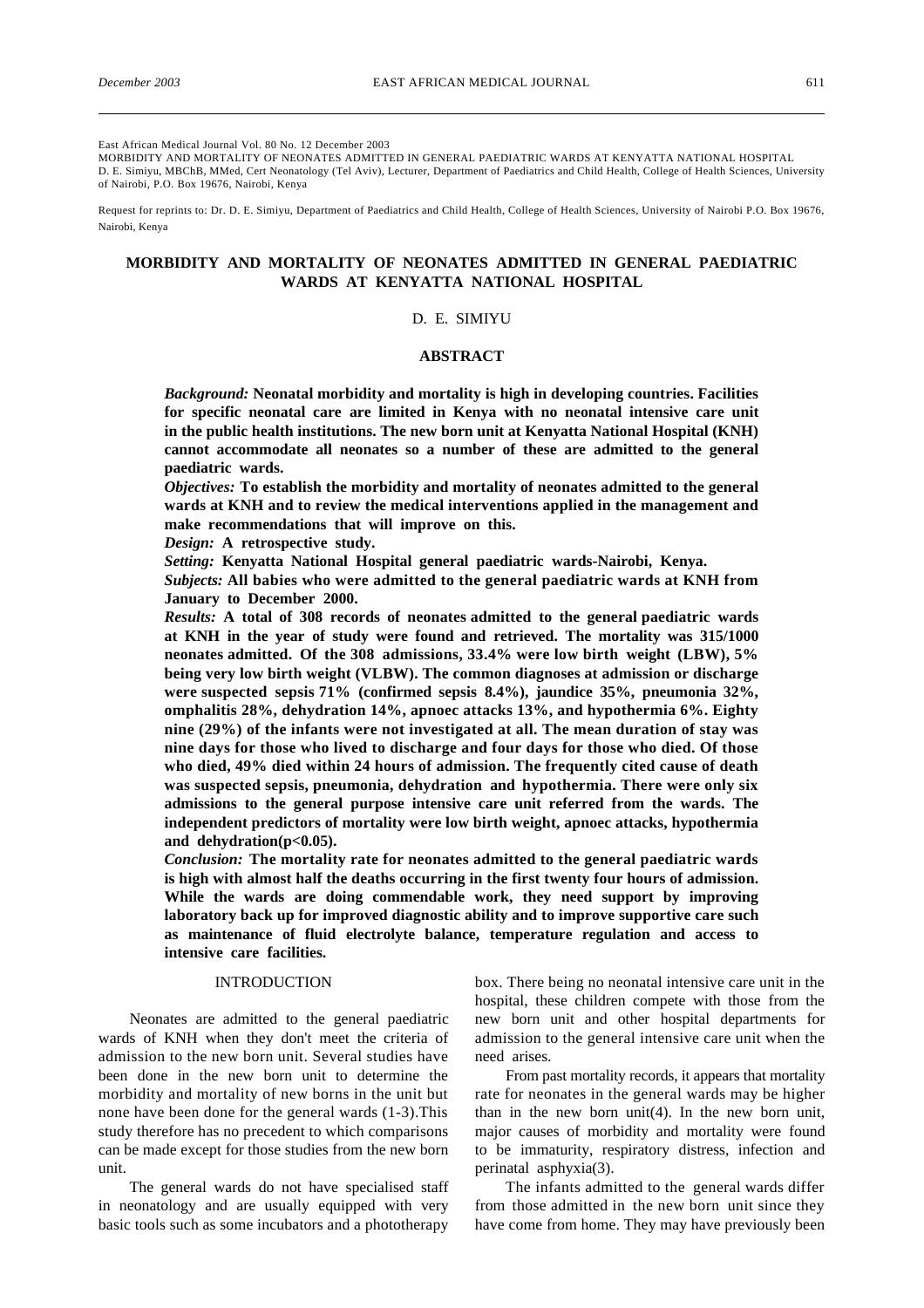discharged from a health institution after delivery or may have been born at home. They are also older at the time of admission. The causes of death among this infants have not been studied. Due to the mentioned differences, these causes may be different from those found in the new born unit.

With this background, this study aims to document the morbidity and mortality of these infants and review their management to identify areas that need improvement to optimize their care.

#### MATERIALS AND METHODS

The study was conducted at the Kenyatta National Hospital. The records of all neonates admitted to the general wards from January to December 2000 were retrieved from the records department. The neonatal period was defined as that time from birth to twenty eight days of age.

A pre-coded data sheet was used to extract information from each record identifying the patient by hospital inpatient number and study number given in consecutive sequence. The data extracted included maternal age, parity, marital status, place of delivery, and mode of delivery. For the infant the data extracted included birth weight, weight at admission, discharge or death, age at admission, sex, gestational age, diagnoses at admission and on discharge or death, duration of stay, investigations done, and management events such as antibiotic use (type and duration), blood transfusions, exchange transfusion, phototherapy, surgery, oral feeds (type and method of feeding) intravenous fluids, (type and age at start of infusion and duration).

*Ethical Considerations:* This being a retrospective study, ethical considerations were fulfilled by obtaining permission from the ethics and research committee of the Hospital. Thereafter inpatient registration number(5), were used to identify the participants and not names hence ensuring confidentiality.

*Data management:* The data was entered in a computer and analysed on the SPSS programme. Percentages, ratios, and correlations were derived where appropriate and finally logistic regression was done to identify the predictors of mortality.

#### RESULTS

Three hundred and eight records were retrieved. Some fourty records lacked information on maternal characteristics such as on gestational period, marital status and Apgar score.

*Maternal attributes:* Maternal age was reported for only 44 (15%) and of these 12 were teenage mothers. Marital status was recorded for 277(90%) of the mothers with majority 222(72%) being married. There was no significant difference in the mortalities between neonates of married mothers and those of single mothers.

Maternal parity information was available for 272 (88%). It ranged from parity one to nine. The majority were first time mothers 138(45%). One hundred and ninety two (62%) of the mothers had attended at least two antenatal visits prior to delivery. There was no information on antenatal attendance or lack of it for 51(17%) of the mothers. The rest (21%) had not attended antenatal clinic.

Majority of the mothers 191(62%) delivered in a health facility. This included KNH 21(7%) and Pumwani maternity hospital 47(15%), born on the way to hospital  $11(4\%)$ , the remaining  $105(34\%)$  were born at home (Figure 1)

## **Figure 1**





Mode of delivery was not specified for 5% while only 4% were born by Caesarian section. The rest (91%) were born vaginally with three breech and two vacuum extractions. In this study, survival was not influenced by maternal factors such as parity, antenatal attendance nor mode of delivery.

*Infants attributes:* The mean age at admission was 9.6 days with a range of 4 to 25 days. Of the 308 neonates; 180 were males and 124 were females giving a male to female ratio of 1.5:1. Ninety seven (31.5%) of the infants died making a mortality rate of 315/1000. In total 91(33.4%) had low body weight at admission. Just under half, 46(47%) of those with low body weight died. Low body weight contributed significantly to death. Weight at admission was the one used rather than birth weight as many infants were born at home and came to hospital several days later. On admission, 27(18.51%) were not weighed (Table 1).

|  |  | abl |  |
|--|--|-----|--|
|--|--|-----|--|

*Admission weight and mortality*

| Admission weight (g) Alive Dead Total |     |    |     | Mortality $(\%)$ |
|---------------------------------------|-----|----|-----|------------------|
| $-1000$                               | 0   | 2  | 2   | 100              |
| 1001 - 1500                           | 8   | 11 | 19  | 57.8             |
| 1501 - 2000                           | 15  | 24 | 39  | 61.5             |
| 2001 - 2500                           | 25  | 18 | 43  | 41.8             |
| 2501 - 3000                           | 50  | 17 | 67  | 25.4             |
| 3000                                  | 91  | 20 | 111 | 18.0             |
| Not weighed                           | 22  | 5  | 27  | 18.5             |
| Total                                 | 211 | 97 | 308 | 31.5             |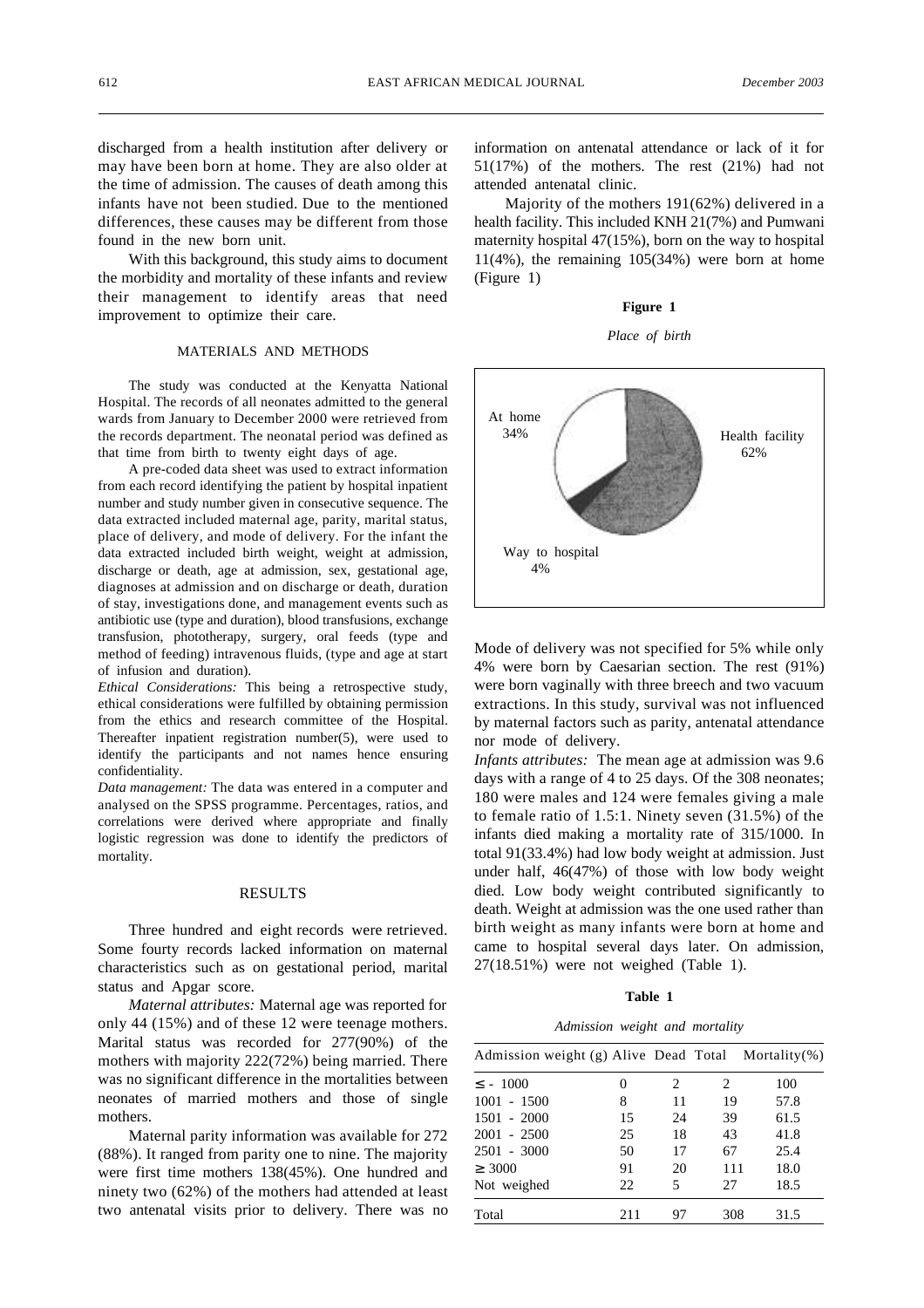Among those infants with body weight  $\langle 2500g, \rangle$ mortality was 53.5% while among those 2501g mortality was 21%. So low body weight of 2500g and less carried a higher mortality. The average duration of stay was nine days with a range of 16 hours to 102 days for those who lived to discharge. For those who died, the average duration of stay was four days with a range of 1 hour to 23 days.

Majority of the deaths occurred in the first week of admission(83.5%) especially in the first 24 hours 48(49%). The causes of mortality at this early period were apnoec attacks 30(31%), pneumonia 40(41%) and hypothermia 4(4%). Most infants had more than one diagnoses at admission or during their stay in the wards. The most frequent diagnoses were suspected sepsis, jaundice, pneumonia, omphalitis and low body weight (Table 2).

#### **Table 2**

*Frequency of diagnoses and mortality*

| Diagnosis                | Total | Dead | Mortality $(\%)$ |  |
|--------------------------|-------|------|------------------|--|
|                          |       |      |                  |  |
| Suspected sepsis         | 219   | 77   | 35               |  |
| Jaundice                 | 106   | 24   | 23               |  |
| Pneumonia                | 99    | 48   | 48               |  |
| Omphalitis               | 85    | 19   | 22               |  |
| Low Body Weight          | 79    | 46   | 58               |  |
| Dehydration              | 42    | 23   | 55               |  |
| Apnoeic attacks          | 39    | 32   | 82               |  |
| Anaemia                  | 37    | 8    | 22               |  |
| Asphyxia                 | 34    | 10   | 29               |  |
| Confirmed Sepsis         | 26    | 4    | 15               |  |
| Convulsions              | 24    | 14   | 58               |  |
| Conjuctivitis/Ophthalmia | 21    |      |                  |  |
| Diarrhoea                | 21    | 9    | 43               |  |
| Hypothermia              | 19    | 14   | 74               |  |
| Congenital Anomalies     | 16    | 6    | 38               |  |
| <b>Tetanus</b>           | 12    | 11   | 92               |  |
| Hypoglycaemia            | 10    | 7    | 70               |  |
| Others                   | 28    | 9    | 32               |  |

*Infection:* The most frequent diagnoses was probable sepsis 219 (71%) with a mortality of 35%. A total of 43 (19%) babies with probable sepsis had a blood culture report. Twenty six had a positive blood culture (confirmed sepsis) making a rate of 8.4% (one culture had two organisms isolated). Meningitis was clinically suspected in 10 patients of whom seven had CSF cultures taken which were all negative. Of the 11 neonates diagnosed with tetanus only one survived to discharge. All of those with tetanus were born at home and at term. While there were 14 cases of documented prolonged rupture of membranes > 24 hours, only one of these had confirmed sepsis on blood culture.

The common bacterial isolates were coagulase negative *staphylococci* and *citrobacter*. In this study, gram positive organisms were responsible for half of the septicaemia (Table 3)

| Table |  |
|-------|--|
|-------|--|

*Range of isolates*

| Bacteria           | Number     |
|--------------------|------------|
| Gram positive      |            |
| Coag-ve staph      | 8          |
| <b>Staphaureus</b> | 5          |
| Enterococci        |            |
| Total              | 14 (51.8%) |
| Gram negative      |            |
| Citrobacter        | 6          |
| Klebsiella         | 3          |
| Others             | 4          |
| Total              | 13 (48.1%) |
| Total              | 27         |

The others were *alkaligenes fecalis*, *acinetobacter*, *pseudomonas aeruginosa* and *escherichia coli* with one report each. One culture had mixed growth of coagulase negative *staphylococci* and *enterococci*. Other recorded infections were two cases of vericella and five of malaria. The infants with confirmed sepsis tended to stay longer in the wards with an average stay of 16.6 days as compared to the overall average duration of nine days. *Haematological:* A total of 106 (34%) had diagnosis of jaundice made with mortality of 24(23%). Blood grouping and Coombs test for mother and baby were done in only ten pairs. Otherwise 192 bilirubin estimates where done with some babies having upto four estimates done. One hundred and two (33%) infants underwent phototherapy. The average duration of phototherapy was five days with a range of four hours to 19 days. Eleven (11%) infants underwent exchange transfusion making a rate of 1 in 9 with jaundice undergoing exchange transfusion. One mother of the infants undergoing exchange transfusion died at delivery hence her blood group and Coombs test to make a pair with her infant was not done. Thirty seven (l2%) were diagnosed with anaemia both clinically and by laboratory haemoglobin estimate, nine (24%) were subsequently transfused. The reasons for not transfusing the others were given in eight cases as lack of blood from the blood bank. For the remaining 20 no reasons were given for withholding transfusion. Eight (22%) of the infants with anaemia who were not transfused died.

## SUPPORTIVE CARE

*Intravenous fluids:* One hundred infants (32%) were started on intravenous fluids. From the records it was not possible to ascertain at what time after admission that the fluids were started. However of those on intravenous fluids 54% were given for less than 24 hours. Types of fluids administered included 10% dextrose, 10% dextrose with added electrolytes in the form of normal saline and 15% potassium chloride, 5% dextrose and half strength darrows. Sixty one percent of the babies on intravenous fluids died.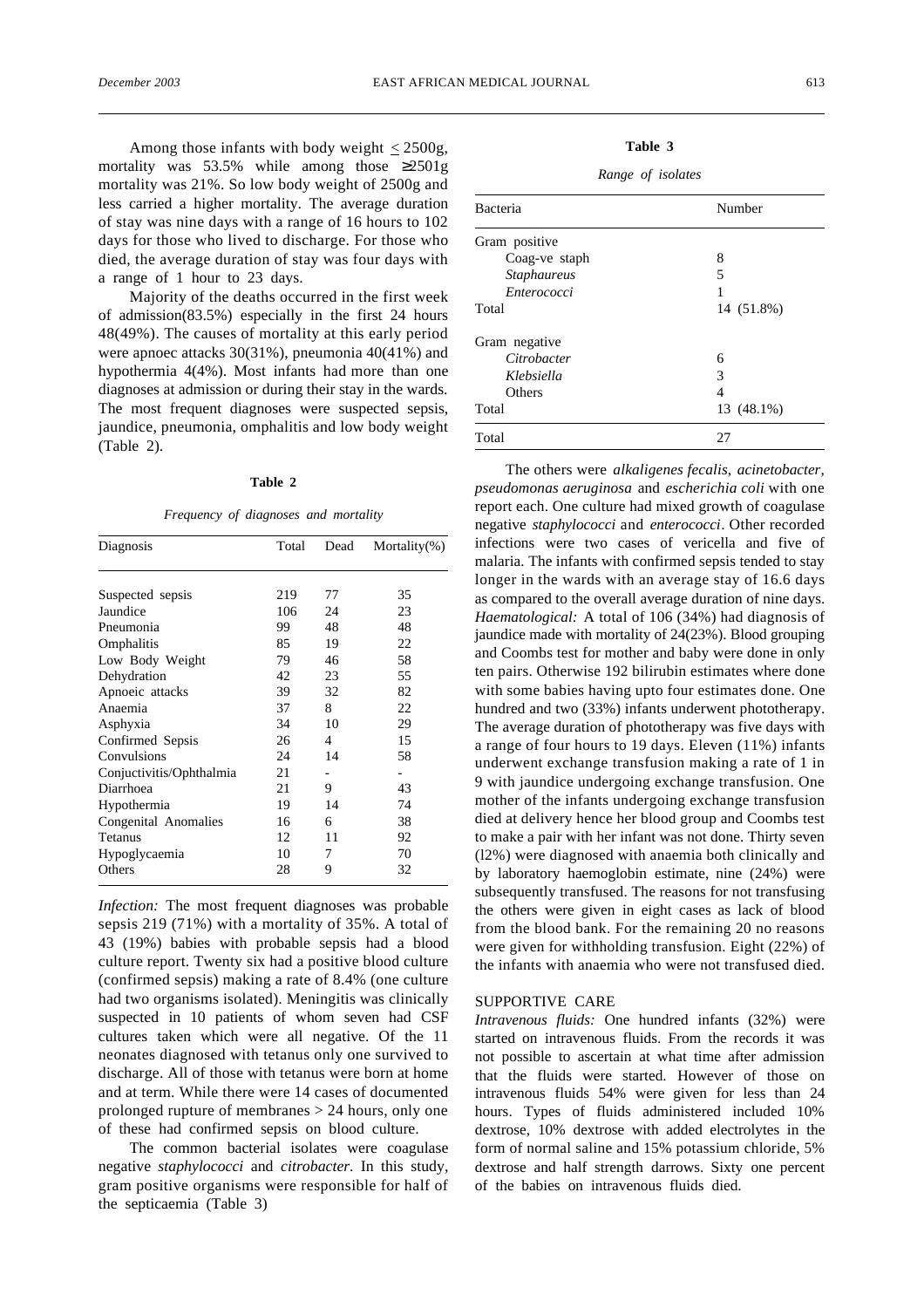*Oral feeding:* Majority 68 (70%) of infants who died were not tolerating enteric feeding either by cup, nasogastric tube or breast feeding. There had been no attempt to feed 19(20%) of these due to poor state. For the others, breast milk was used in 228(74%) infants, formula in ten infants and cows milk in two infants.

Reasons for none use of breast milk included maternal death (one), being abandoned (seven), mother unwell and admitted elsewhere (two) and HIV disease (two). *Incubator care:* No records were kept for those (if any) who had incubator care.

### **Table 4**

|                           | No. | $\%$ |  |
|---------------------------|-----|------|--|
| None                      |     | 29   |  |
|                           | 89  |      |  |
| Bilirubin estimate        | 102 | 33   |  |
| Haemogram                 | 109 | 35   |  |
| Blood group infant        | 29  | 9.4  |  |
| Blood group mother/infant | 10  | 3.2  |  |
| Blood culture             | 43  | 14   |  |
| Urea/electolytes          | 43  | 14   |  |
| Blood slide for malaria   | 42  | 13.6 |  |
| Blood sugar               | 18  | 5.8  |  |
| Others                    | 30  | 9.7  |  |

*Number of infants investigated/ type of investigation*

| able |  |
|------|--|
|------|--|

*Independent predictors of mortality*

| Variable                         |      | Mortality within each category |    |      | 95%                    | Statistical  |
|----------------------------------|------|--------------------------------|----|------|------------------------|--------------|
|                                  | Dead | Total                          | %  |      | confidence<br>Interval | significance |
|                                  |      |                                |    |      |                        |              |
| Low Body Weight                  | 46   | 79                             | 57 | 0.17 | $0.09 - 0.33$          | $P=0.000002$ |
| No Investigations                | 55   | 89                             | 57 | 5.27 | $3.02 - 9.23$          | $P=0.00025$  |
| Apnoec attacks                   | 32   | 39                             | 82 | 0.07 | $0.03 - 0.18$          | $P=0.000025$ |
| Hypothermia                      | 14   | 19                             | 74 | 0.14 | $0.04 - 0.45$          | $P=0.00004$  |
| Pneumonia                        | 48   | 99                             | 48 | 2.90 | 1.70-4.94              | $P=0.0004$   |
| Dehydration                      | 23   | 42                             | 55 | 0.32 | $0.16 - 0.65$          | $P=0.0004$   |
| $Sepsis*$                        | 81   | 219                            | 32 | 0.34 | $0.09 - 1.08$          | $P = 0.04$   |
| * Suspected and confirmed sepsis |      |                                |    |      |                        |              |

*Investigations:* Eighty nine(29%) infants were not investigated at all. One hundred and nine (35%) had a haemogram performed but only 70(64%) results were received back from the laboratory. The next common investigation was bilirubin estimation in 102(33%) of the neonates. Those who underwent exchange transfusion had serial bilirubin estimates done. The next common investigations were urea, electrolytes and blood culture with 43(14%) each. Many babies had more than one investigation done hence the totals in column 1 are not equal to 308 (Table 4).

*Specific care:* Only six neonates were admitted to the ICU for ventilator support although 39 had significant respiratory disease to require ventilation.

*Antibiotics:* There was liberal use of antibiotics such that except for eight (2.6%) all neonates admitted were started on parenteral antibiotics even for the 89 whose diagnosis was neither probable nor confirmed sepsis. The most common empirical combination was that of crystalline penicillin and gentamicin . This combination

was started in practically all the neonates. This was changed to a second line of a cephalosporin and gentamicin or amikacin in 37 infants. This change was dictated by culture results in 13(35%). The rest of the culture reports were received long after the patients had been discharged or died. Four infants were started on second line immediately on admission based on clinical presentation. The cephalosporins commonly used were ceftriaxone, ceftazidine and cefuroxime in that order. Excluding the 48 neonates who died within 24 hours of admission, the average duration of parenteral antibiotic therapy was seven days.

*Correlations:* To determine significant predictors of mortality in infants admitted to the general wards, multivarient analysis by step-wise logistic regression was performed with mortality as the dependant variable. (Table 5).

The strongest predictor of mortality in neonates admitted to the general wards was low body weight followed by lack of investigations, apnoec attacks, hypothermia, pneumonia, dehydration and sepsis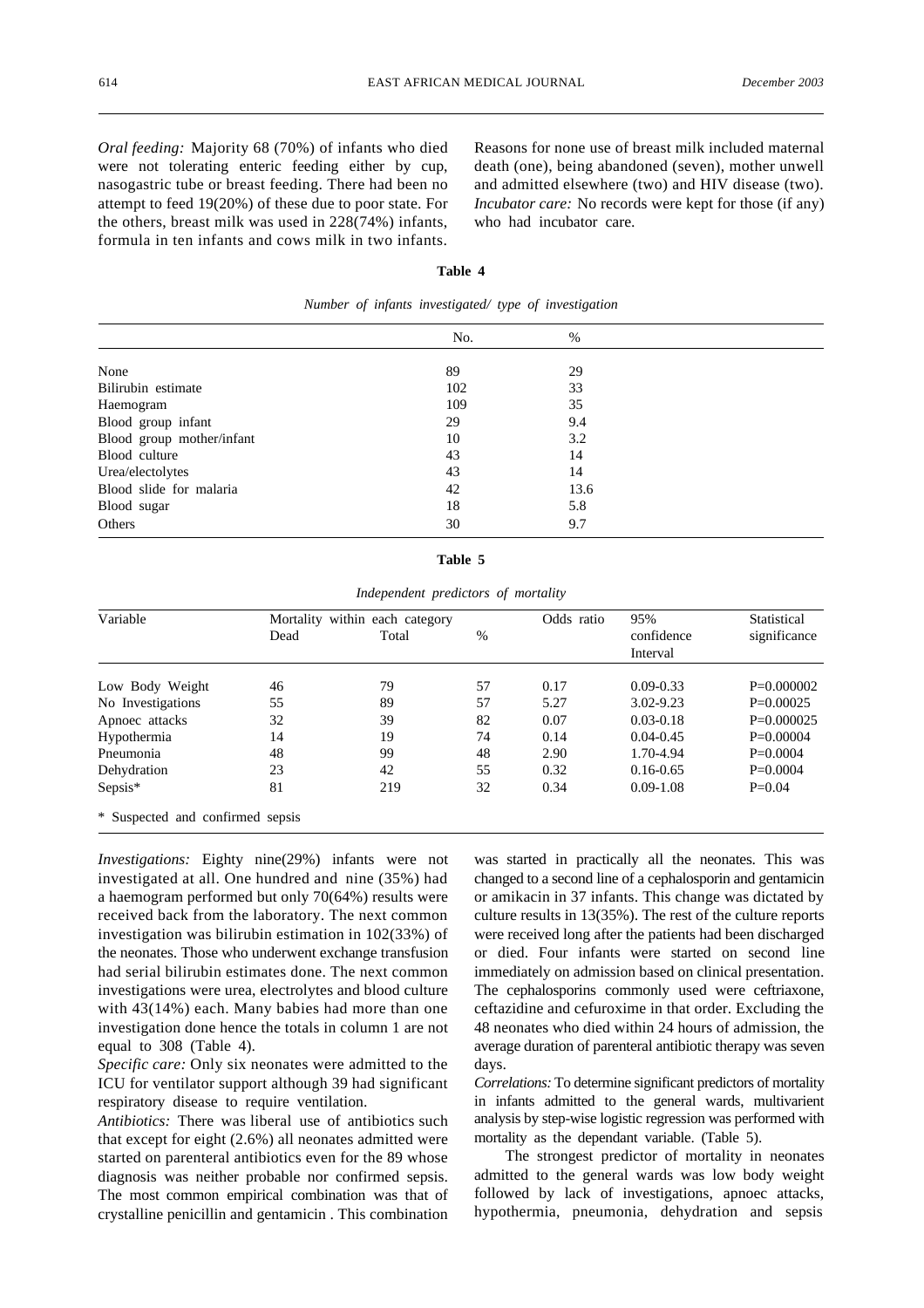(confirmed or probable) in that order. The variables that were not independently associated with mortality were maternal parity, marital status, attendance at antenatal clinic, place of delivery and mode of delivery. For the infants, sex, jaundice and omphalitis were not independently associated with mortality.

## DISCUSSION

Being a retrospective study, it suffered from the drawback of the researcher not being in control of the processes. In this particular case, poor record keeping was a major drawback. The study is unique in the sense that there is no previous similar study locally hence comparisons are difficult to make. The nearest comparisons are with studies related to care of newborns in specially designated areas i.e newborn units. The differences that arise between infants in a new born unit and those in a general ward stem from;

(i) lack of personel specialised in the care of newborns in the general wards

(ii) lack of specialised equipment in the general wards(1).

*Maternal attributes:* In this study, maternal attributes such as marital status, parity, antenatal clinic attendance, mode or place of delivery had no influence on the mortality. Others have also shown this to be true (3,6- 8). The reason why these maternal variables had no influence in this study could be that the neonates admitted to the general wards had attributes that negated the influence of these variables. The average age at admission was high (9.6 days) hence the infants may have overcome or survived the influence of maternal variables.

*Infant attributes:* The overall mortality rate of 315/1000 admissions though high is similar to that reported in the new born unit of the same hospital and elsewhere in developing countries. The contribution of low body weight to mortality in this study was high. This has been shown by various researchers to hold true both locally and elsewhere  $(2,3,6,9,10)$ . This is a category of infants who require meticulous attention to supportive care in terms of temperature regulation, fluid electrolyte balance and nutrition.

Majority of the deaths occurred in the first week (83.5%) especially the first 24 hours (41%) of admission. The cause being predominantly respiratory related (pneumonia and apnoec attacks). Mortality in the initial hours of admission is usually a reflection of the quality of emergency care(12 ). The average age at admission of 9.6 days may imply that the parents delayed in bringing their infants for medical attention and only came when the infants were in terminal stages hence the high mortality in the first 24 hours.

As earlier stated, supportive care is an important aspect of care for neonates. The inadequency of supportive care as shown in this study was responsible for a substantial amount of the mortality. Musoke and Revathi researching in the same hospital also found that lack of supportive care for neonates contributed significantly to morbidity and mortality(1). The impact of this poor supportive care is bound to be magnified in a non-specialised area such as the general wards. The most frequent diagnoses in this study differ from those from new born units in the amount of pneumonia, omphalitis, tetanus and hypothermia reported. Adejuyigbe and Musoke also found high incidence of omphalitis in their different studies(8,12).The diagnoses of pneumonia in this study was mainly based on W.H.O clinical criteria(l3). Since there are other possible causes of respiratory distress in neonates, and no bacteriological and limited radiological evidence was elicited, there is a chance of over diagnosis. On the other hand, with an average age at admission of 9.6 days, it is possible to have had substantial community acquired pneumonia in these neonates.

Tetanus was mainly a problem of infants born at term and at home with no prior antenatal care. This being within an urban setting, it brings home the reality that not all prospective mothers can access antenatal care. Probable sepsis was the most frequent diagnosis and also the least investigated. This lack of investigation is also reflected in the 29% of those who had no form of investigation at all. This finding is in agreement with Musoke and Revathi's finding in the new born unit of the same hospital(1). The lack of investigation could have had a background of lack of specimen bottles, night time or weekend because in the year of study, there was no 24 hour, seven days a week laboratory backup (This was enforced two years later). Even when investigations were done, at times the results were never received in the ward or were received too late to be of any meaningful value in the care of the patient. In a situation like that, the clinician may not be keen to investigate. While the number of culture confirmed sepsis are few, it is note worthy that there appears to be an equal distribution between gram positive and gram negative organisms. A finding of predominance of gram positives was reported from Nigeria(12) . As in this study, the Nigerian study had substantial part of the study population being born at a place other than the hospital of eventual admission.

The older the baby, the higher the chance of community acquired organisms which will show a tendency towards gram positive bacteria. Most reports from developing countries tend to implicate gram negative bacteria as the common cause of neonatal septicaemia (8,10,14). In this study, there was no case of Lancefield group B-Beta haemolytic *streptococci.* This is in contrast to the findings of Onyango and coworkers researching in the same wards in 1984 (15) or Moreno *et al.* in 1987-92 in Latin America (10).The presence of confirmed septicaemia appeared to be associated with prolonged duration of stay in the wards from the average of nine days to 16.6 days. This is a frequent finding by most researchers (1,10,12).

The diagnosis of jaundice was the next most